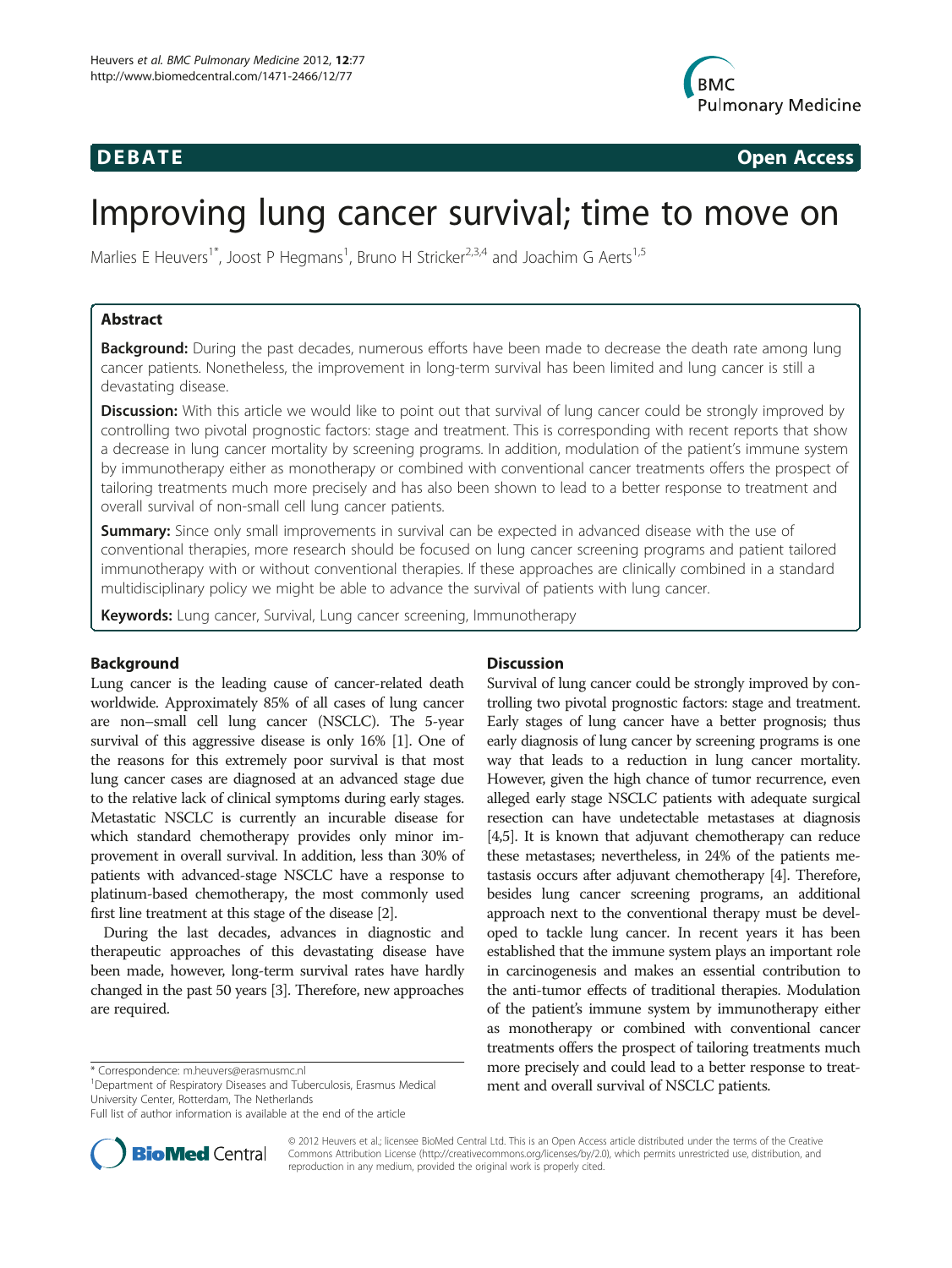Taken together, when early diagnosis by screening programs and patient-tailored immunotherapy are combined in a standard multidisciplinary policy for NSCLC treatment, we might be able to advance the survival of patients with early stage lung cancer. We will discuss both topics and their role in improving lung cancer survival below.

# Lung cancer screening

Multiple randomized trials have investigated the effectiveness of lung cancer screening and it is shown that lung cancer can be identified at an early stage with detection rates varying between 40-66% [\[6,7](#page-3-0)]. The survival rates of lung cancer patients diagnosed in screening programs are very high; 5- and even 10-year survival rates close to 90% can be achieved [\[8,9\]](#page-3-0). The largest lung cancer screening trial [\[10](#page-3-0)] recently showed that screening of high risk persons is very effective in reducing the mortality from lung cancer. Persons with more than 30 pack-years (PY) and aged between 55 and 74 years at time of randomization were included in this study. They found a relative mortality reduction of 20% when this high-risk group is screened with a low-dose computer tomography (CT) scan compared to chest radiography [[10](#page-3-0)]. However, this is probably an underestimate, as the mortality reduction was measured at the time of closure of the trial. The introduction of lowdose multi-detector CT has led to important advantages, such as advanced scan speed, better spatial resolution, and the capacity to reconstruct multiple series from a single data acquisition. Before public policy recommendations are crafted, there are major concerns in lung cancer screening such as the effects of false positive findings, lead-time bias, the impact of overdiagnosis, and the generalizability of the results [[11](#page-3-0)].

Another important aspect that should be considered in generalizing the results of screening studies are the therapeutic options for patients with a positive screening, as lung cancer treatment is an important prognostic factor. In developed countries, lung cancer patients are treated with surgery, chemotherapy, and radiotherapy. In recent years, peri-operative mortality has decreased by the introduction of video assisted thoracoscopy (VATS) and better perioperative management [\[12\]](#page-3-0). Early stage patients who are not eligible for surgery are frequently treated with radiotherapy with curative intent. Novel radiotherapy techniques, such as stereotactic ablative radiotherapy, show local control rates of 90% or more for stage I NSCLC [[13](#page-3-0)]. Adjuvant chemotherapeutic regimens have been shown to increase survival especially in resected patients with stage II and IIIA disease [\[14\]](#page-3-0). These regimens are expensive and therefore the results of the published screening trials can only be applied to the selected group of individuals in countries with well-developed health care systems with a quality comparable to the US.

### Adjuvant immunotherapy

Treatment of lung cancer is currently based on the patient's clinical signs and symptoms, tumor stage and subtype, medical history, and data from imaging and laboratory evaluation. Until now, most cancer research is focused on therapies based on tumor characteristics to improve the prognosis of NSCLC, as cancer has long been considered as a cell-autonomous genetic disease. However, the sobering outcome of current NSCLC therapy has shifted the attention to combining adjuvant treatment approaches.

Recent experimental findings and clinical observations have led to cancer-related immune inflammation being acknowledged as a new hallmark of cancer [\[15-17\]](#page-3-0). Evidence that the immune system of the host can influence cancer incidence, cancer growth, response to therapy, and the prognosis of the disease, is growing [\[18\]](#page-3-0). Therefore it was thought that conventional therapy combined with immunotherapy based on a pretreatment profile of the immune system of the host could be a valuable tool to increase the survival of early stage NSCLC [[19](#page-3-0)].

Cancer immunotherapy attempts to activate the host's immune system to recognize and destroy the residual lung cancer cells that conventional therapy misses. Immunotherapy can be divided into two main types: passive and active immunotherapy [[20,21\]](#page-3-0). The most common form of passive immunotherapy is monoclonal antibody therapy [[20\]](#page-3-0). It makes use of antibodies that have been produced in vitro and can bind to specific cell surface proteins that can influence tumor growth [\[22\]](#page-3-0). However, there will only be a response of the immune system during the time the antibody is present in the body. Ipilimumab (anti-CTLA-4), bevacizumab (anti-VEGF), and anti programmed death (anti-PD-1) or anti-PD ligand 1 (Anti-PD-L1) are examples of passive immunotherapy that could be useful in NSCLC [\[23-26](#page-3-0)].

Ipilimumab blocks the negative cytotoxic T-lymphocyte antigen (CTLA)-4 that enhances T-cell responses to tumor cells, leading to effective immune responses. For NSCLC, ipilimumab is now in phase II development [[24](#page-3-0)], but it is already approved by the US Food and Drug Administration (FDA) for the treatment of unresectable or metastatic melanoma [\[24,27,28](#page-3-0)]. Studies show that the twoand three-year survival rates in ipilimumab-containing treatment arms in metastatic melanoma patients are almost twice as high as in the non-ipilimumab-containing treatment arm.

Bevacizumab is an antibody that neutralizes the vascular endothelial growth factor (VEGF) ligand. As a result, it will inhibit angiogenesis [\[29\]](#page-3-0). Moreover, research has shown that adding bevacizumab to chemotherapy is associated with afferent vascular dilatation and efferent vascular constriction of tumor vessels that may help concentrate chemotherapy at the tumor site. Bevacizumab combined with taxane-platinum chemotherapy is the first approved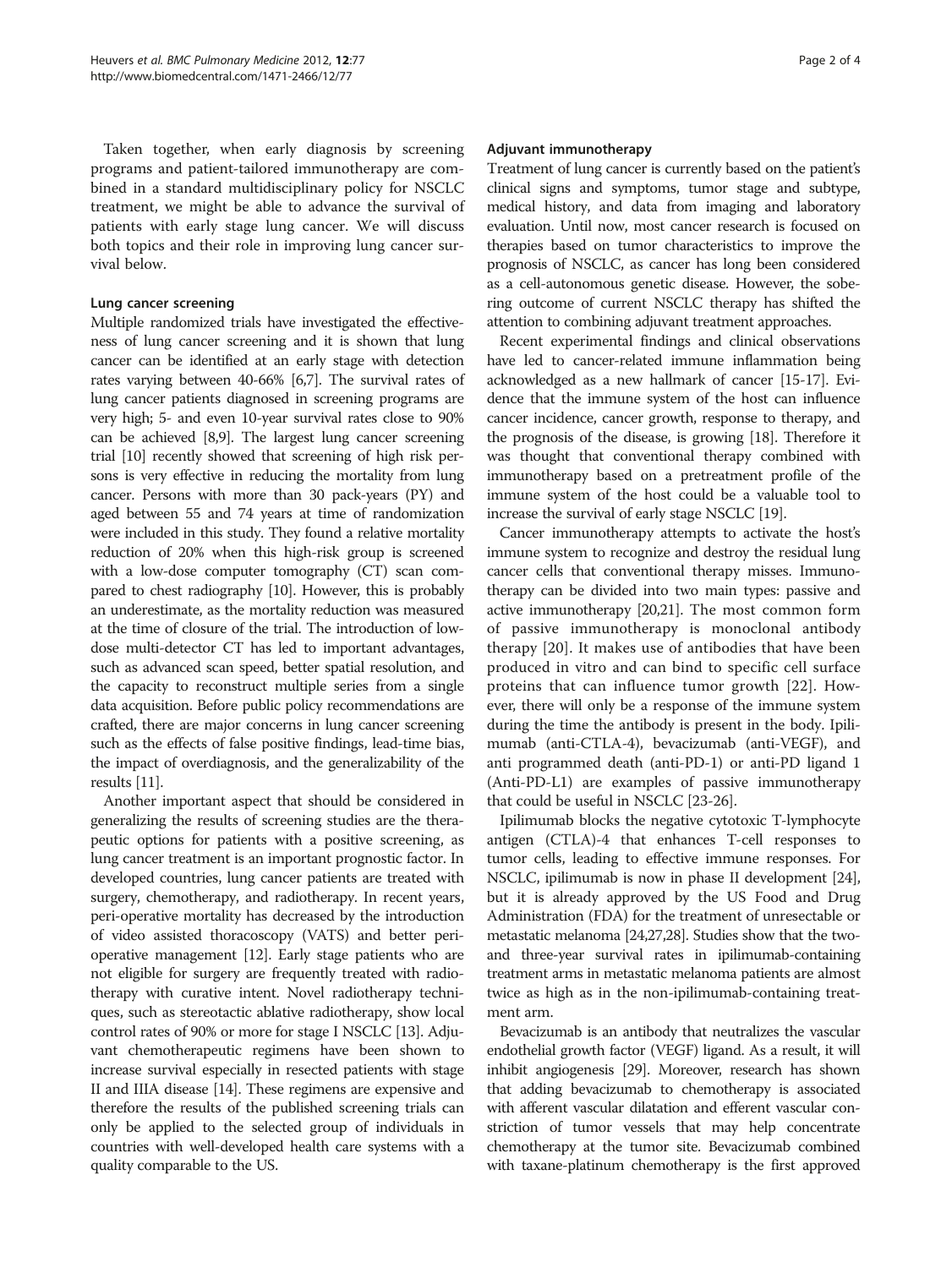antiangiogenic agent for cancer therapy that showed increase of progression-free survival and overall survival in first-line treatment of stage IV NSCLC [[29,30\]](#page-3-0). Recently, data have been published on the immunogenic effect of VEGF. VEGF seems to be involved in a number of mechanisms negatively influencing the immune system; it makes dendritic cells more tolerogenic, and induces myeloid derived suppressor cells. Adding bevacizumab prevents immunotolerance and could thereby contribute to a better survival of lung cancer [[31,32\]](#page-3-0).

Two other recently described antibodies that could play important roles in passive immunotherapy are anti-PD-1 and anti-PD-L1 [[25,26\]](#page-3-0). PD-1 is a co-inhibitory receptor on activated T-cells that plays an important role in immunosuppression. PD-L1, the ligand of PD-1, is expressed on cancer cells and is involved in negative regulation of immune responses, as they increase apoptosis of T-cells and inhibit CD4 and CD8 T-cell activation [[25,26\]](#page-3-0). Inhibition of the interaction between PD-1 and PD-L1 can improve T-cell responses and mediate antitumor activity. Recent studies show that in NSCLC the objective response rates to anti-PD-1 and anti-PD-L1 are 18% and 10% respectively [[25,26\]](#page-3-0). Blockage of both receptors induced durable tumor regression and prolonged stabilization of the disease. These findings confirm that the pathway between PD1 and PD-L1 could play an important role in therapeutic intervention and that it causes an increase in survival of lung cancer patients.

Active immunotherapy tries to persuade and boost immune effector cells *in vivo* against tumor cells through the administration of immune mediators capable of activating the humoral (antibodies) and cellular (T cells) immune system [[33](#page-3-0)]. Therefore the duration of this broad response persists for a long time, because of the immunologic memory and it is less prone to antigen mutational responses [[33](#page-3-0)]. Currently, multiple trials are investigating the effectiveness of different lung cancer vaccines [\[33-36](#page-3-0)]. In 2001, one of the first synthetic lung cancer vaccines showed that 16 out of 65 patients had an immune response after vaccination, and the median survival time was more than doubled (30.6 months, instead of 13.3 months in controls) [[37](#page-3-0)]. After that, other tumor-antigens vaccines, such as Wilms tumor antigen-1 and IDM-2101 were tested and showed immunological responses and prolonged survival in patients with lung cancer [[21,36\]](#page-3-0). Next to synthetic vaccines there are trials that test dendritic cell (DC) vaccines [[34,38,39\]](#page-3-0). In DC vaccines, tumor associated antigens are used to load immature autologous DCs. These DCs are injected into patients to stimulate antigen-specific immune responses in lung cancer patients. Different studies have shown biological activity of DC vaccines and phase I and II trials report that a group of lung cancer patients had therapeutic benefit [\[34,39,40](#page-3-0)]. Nevertheless, until now, reports about clinical applicability are anecdotal.

Other examples of active immunotherapy in lung cancer are natural killer (NK) cell transfer and adoptive T cell transfer [\[41,42\]](#page-3-0).

As described above, recent literature provides evidence for many potentially useful immunotherapy combinations. However, these therapies show drastic antitumor responses in only small subsets of patients. Currently, there is lack of predictive biomarkers to rationally choose combinations of immunotherapy for individual patients that benefit from these therapies. Therefore, it is necessary to further elucidate the mechanisms that are responsible for clinical benefit in small groups of patients and identify relevant pre-treatment biomarkers that distinguish responders from non-responders. This patient-tailored treatment approach is able to redress the balance towards efficacious antitumor responses that can improve the overall survival for more patients.

Taken together, passive and active immunotherapy might have an important adjuvant role in early stage NSCLC by consolidating responses to conventional therapy and thereby leading to increased lung cancer survival rates. However, further research in this field is warranted to improve these therapies and to define subsets of responders.

# Summary

During the past decades, numerous efforts have been made to decrease the death rate among lung cancer patients. Nonetheless, the improvement in long-term survival has been limited and lung cancer is still a devastating disease [[3\]](#page-3-0).

Since only small improvements in survival can be expected in advanced disease with the use of conventional therapies, more research should be focused on early stage lung cancer. Combining lung cancer screening programs and patient tailored immunotherapy with or without conventional therapies should be further explored. If these approaches are clinically combined in a standard multidisciplinary policy we might be able to advance the survival of patients with lung cancer.

#### Abbreviations

NSCLC: Non–small cell lung cancer; PY: Pack-years; CT: Computer tomography; VATS: Video assisted thoracoscopy; FDA: US food and drug administration; VEGF: Vascular endothelial growth factor; DC: Dendritic cell; NK cell: Natural killer cell.

### Competing interests

The authors declare that they have no competing interests.

#### Authors' contributions

All authors were major contributors in writing the manuscript. All authors read and approved the final manuscript.

#### Author details

<sup>1</sup>Department of Respiratory Diseases and Tuberculosis, Erasmus Medical University Center, Rotterdam, The Netherlands. <sup>2</sup>Department of Epidemiology, Erasmus Medical University Center, Rotterdam, The